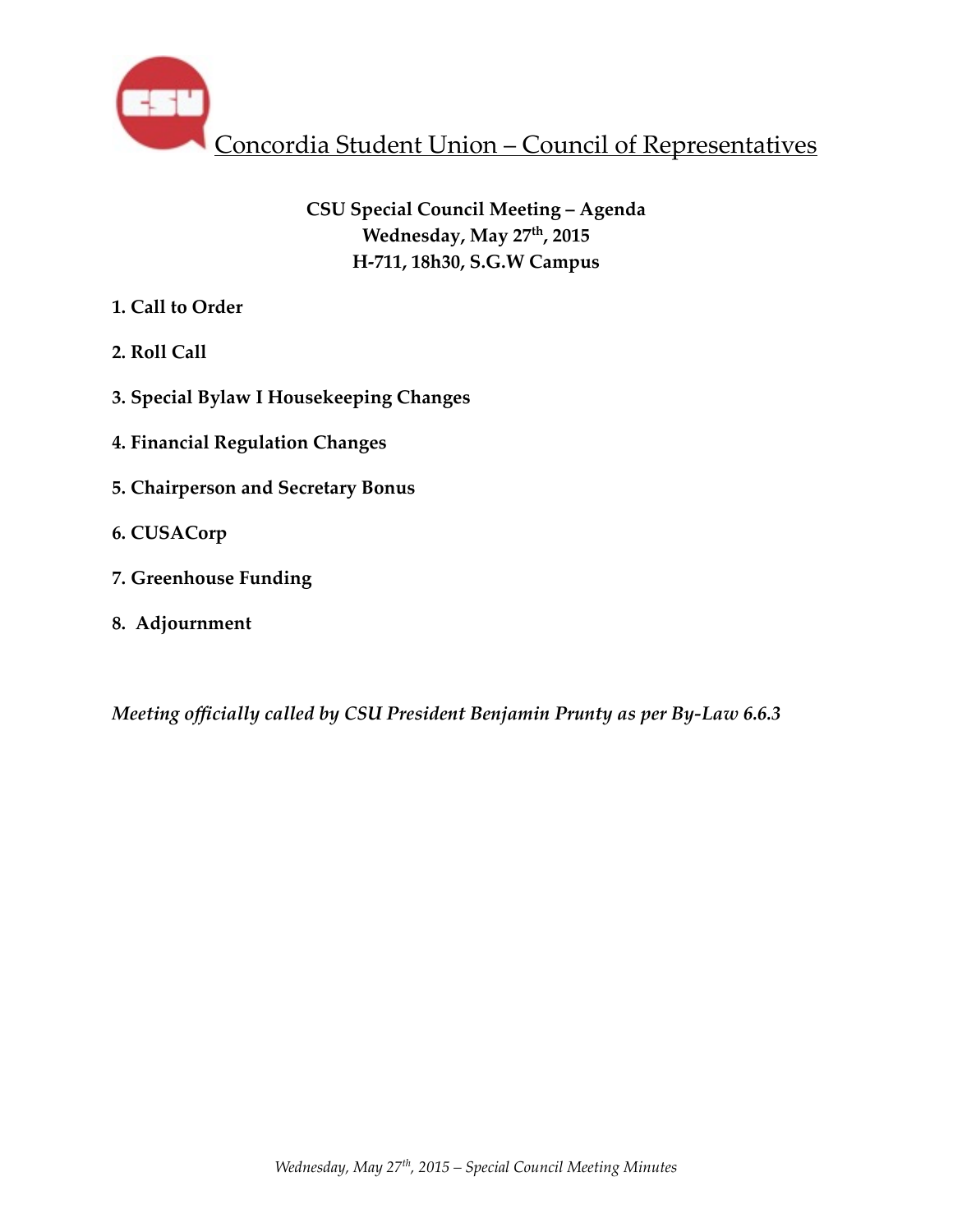

# **CSU Special Council Meeting – Agenda Wednesday, May 27th, 2015 H-711, 18h30, S.G.W Campus**

## **1. CALL TO ORDER**

Meeting is called to order at 19h01.

We would like to acknowledge that Concordia university is on the traditional territory of the Kanien'keha:ka (Ga-niyen-gé-haa-ga), a place which has long served as a site of meeting and exchange *amongst nations. Concordia recognizes, and respects the Kanien'keha:ka (Ga-niyen-gé-haa-ga)* as the traditional custodians of the lands and waters on which we meet today.

## **2. ROLL CALL**

Executives present for the duration of the meeting were *Katherine Bellini* (VP Clubs & Internal Affairs), *Jessica Cabana* (VP Sustainability), *Heather Nagy* (VP Finance) and *Benjamin Prunty* (President).

Executives absent for the duration of the meeting were Charles Bourassa (VP Student Life), Anthony *Garoufalis-Auger* (VP External Affairs & Mobilization), *Gabriel Velasco* (VP Loyola) and *Terry Wilkings* (VP Academic & Advocacy).

Councillors present for the duration of the meeting were Jeremy Blinkhorn (Fine Arts), Lucinda Marshall-*Kiparissis* (Arts & Science), *Nicholaos Mouzourakis* (ENCS), *Terry Ngala* (Independent), *Matthew Palynchuk*  (Arts & Science), *Marcus Peters*  (Arts & Science), *Thomas Radcliffe*  (Arts & Science), *John Talbot*  (Arts & Science), *Jeremy Tessier*  (Arts & Science), *Chloë Williams*  (Arts & Science) and *Emma Wilson* (Fine Arts).

Councillors absent for the duration of the meeting were *Gemma Acco* (Arts & Science), *Marie Brière de la Hosseraye* (Independent), Jenna Cocullo (Arts & Science), *Emily Fisher* (Arts & Science), *Faddy Kamel* (ENCS), *Caroline Messier-Gémes*  (JMSB), *Marion Miller*  (Fine Arts), *Angelica Novielli*  (Arts & Science), *Jason Poirier-Lavoie* (Arts & Science), *Michael Richardson*  (JMSB), *Taimur Tanoli*  (JMSB), *James Tyler Vaccaro* (Arts & Science) and *Rami Yahia* (ENCS).

## **3. SPECIAL BYLAW I HOUSEKEEPING CHANGES**

**Heather Nagy** moves to table this agenda point. Seconded by **Benjamin Prunty**. 

**VOTE** In favour: 9 Opposed: 0 Abstentions: 0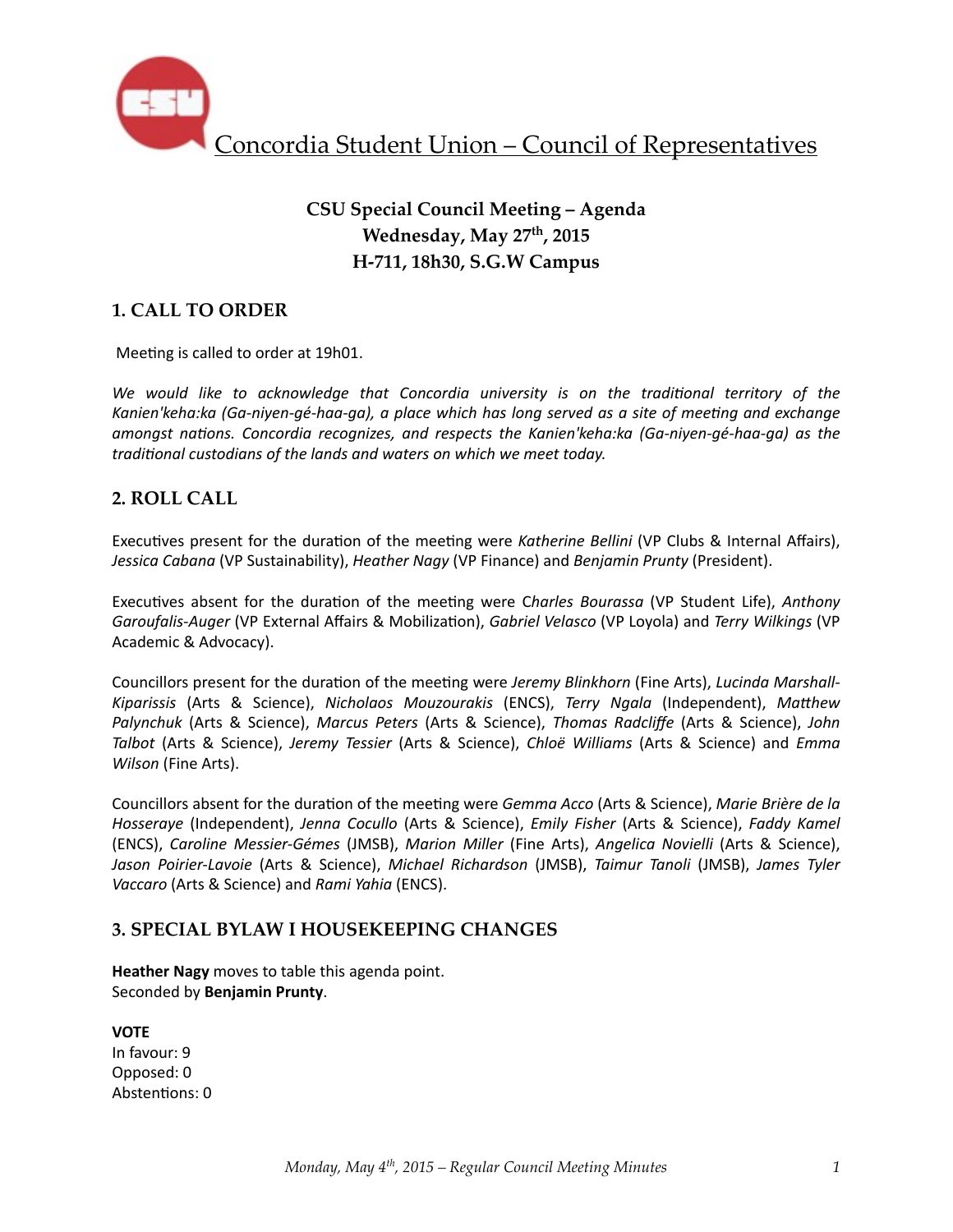

*Motion carries.* 

## **4. FINANCIAL REGULATION CHANGES**

**Heather Nagy**: I have been talking about doing changes since the beginning of the year – a lot of changes came down on May 31<sup>st</sup> of last year which we used for the fiscal year this year which is now coming to an end. I found it appropriate to change them to match the practical realities of the procedures we use at the CSU.

**Heather Nagy** moves to approve the following changes to *Book III Clubs, Section VI Funding* – change 108 (b) and (e) and  $109$  (b), (f) and (h) to read:

108. In order to qualify for funding groups must:

(b) Have three or more executives, all of which have signed the clubs contract.

*(e)* Have submitted a detailed budget within the timeframe set by the Vice-

*President in charge of clubs and had said budget approved by the Clubs and Space CommiRee*

109. The following rules apply to funding:

*(b)* Any subsidy beyond operating costs has absolutely no obligation to reflect any amounts allocated in previous years, except for external funding submitted to the CSU by the club:

*(f)* The CSU will not subsidize: food, lodging, transportation etc. for

*trips/conferences, nor membership fees or other types of royalties to umbrella organization that a CSU club is an affiliate of.* 

*(h)* No student union club funding may be used to subsidize the purchase of alcohol *by* student clubs, unless as a gift to a guest speaker for an event (limited to 1 bottle *per person*). 

Seconded by **Jeremy Blinkhorn**. 

**Heather Nagy**: It is all pretty straightforward – the clubs contract is a new thing we started using this year and it is pretty helpful. It consists of the Book III of the Standing Regulations and involves showing clubs exactly which Standing Regulations pertain to them. This is important. The part about adding the approval of the Clubs & Space Committee was sort of implied but now explicitly written though. About the external funding submitted to the CSU – some clubs have events where they generate revenue. If they make \$1 000 I feel that it is their effort so we should not be cutting them off by not allowing the amounts to roll over. With the new restricted fund accounting, this is a possibility. About membership fees and royalties  $-$  some clubs are affiliated with larger international organizations, but the CSU does not want to only fund these groups as it pertains to membership fees. If they have these to pay, they can do the fundraising themselves. The last one about the purchase of alcohol, this came up a few times and it makes sense to add a Standing Regulation to give wine to guest speakers.

**Jeremy Tessier**: The changes do not specify which kind of bottles can be given to speakers.

**Heather Nagy**: Hopefully they do not want to buy liquor, but I will make a note, and if they feel that it needs to be specified, the Clubs & Space Committee will look into it.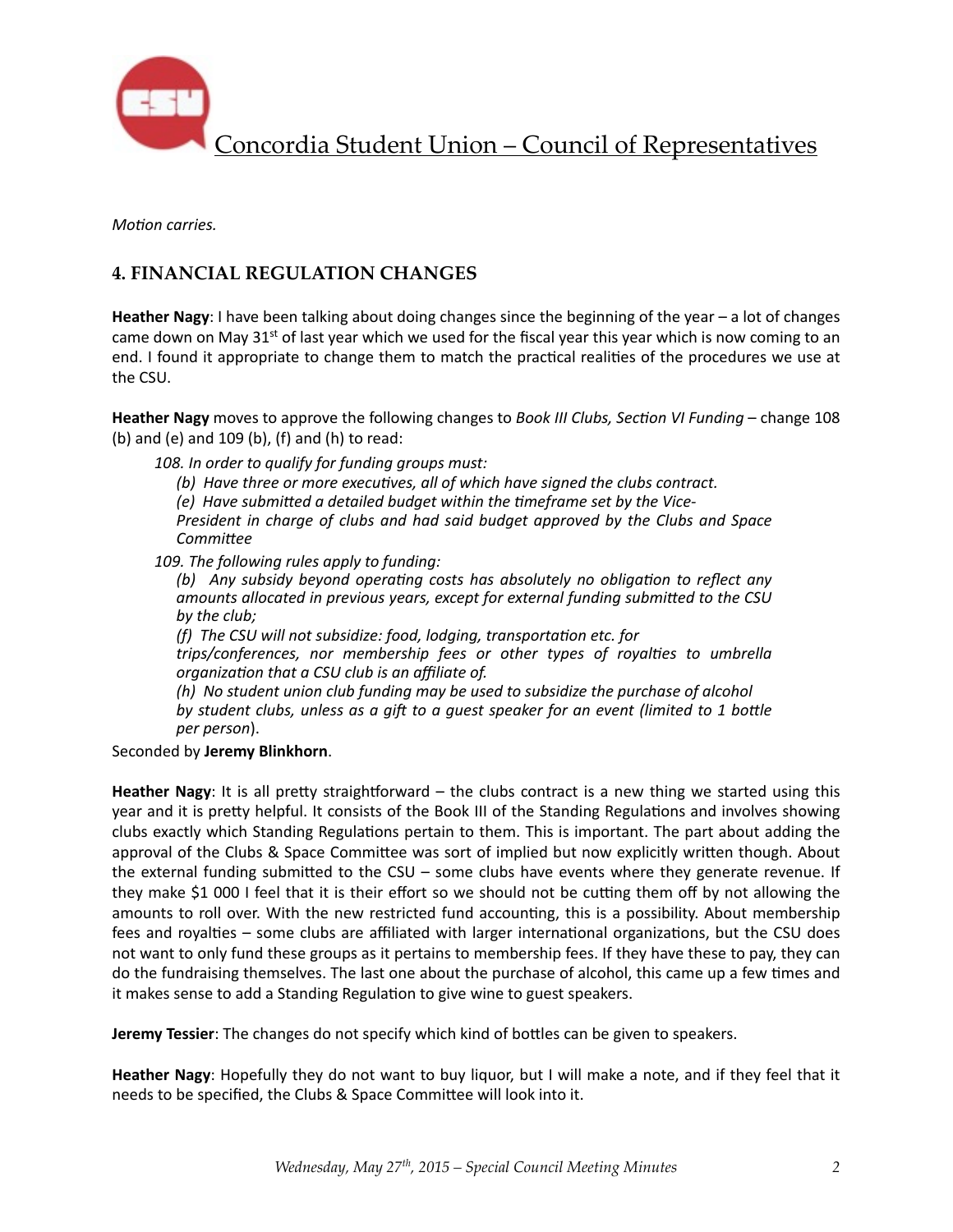

#### **VOTE**

In favour: 9 Opposed: 0 Abstentions: 0

*Motion carries.* 

**Heather Nagy** moves to change the word "bookkeeper" to "accountant" in Standing Regulation 120, and to strike the following Standing Regulations from *Book IV*:

116. For the purposes of this Book, contract shall mean a formal, hand-signed agreement between the Student Union and another legal entity.

117. Handwritten cheques are not allowed.

118. All Financial regulations, policies, or other instrument(s) of Council or the financial *committee or its associated bodies shall be forwarded to all employees whose duties, as outlined* in the collective agreement, include the application of financial policy or the *carrying out of financial transactions.* 

119. The Student Union's Annual Operating Budget and any resolution or other act of *Council* to *authorize any financial transaction(s)* shall be forwarded to all employees whose *duties, as outlined in the collective agreement, include the application of financial policy or the carrying out of financial transactions.* 

Seconded by Matthew Palynchuk.

**Heather Nagy**: Standing Regulation 116 defines what a contract is but does not pertain to the actual operationalization and procedures for contracts. Standing Regulation 117 is about handwritten cheques  $-$  all of the CSU's cheques are printed from the accountant and the General Manager's computers. We have no manual chequebook so this is redundant. The other two stricken ones are about financial regulations, policies and other instruments of council, but the only staff who apply financial policy are the General Manager and the accountant, both of whom are not unionized or part of the collective agreement. As for Standing Regulation 120, it now says "accountant" instead of saying "bookkeeper".

**Heather Nagy** moves to strike the following Standing Regulations changes from *Chapter II – Major* Accounting Practices:

121. The Student Union shall follow the principles of restricted fund accounting, which *includes the following accounting practices:* 

*(d)* All restricted funds must only be used for the purpose stated in the resolution which is *approved* its collection.

123. Each fund shall have its own chart of accounts in the Student Union's accounting *sofware.*

Seconded by **Benjamin Prunty**. 

**Heather Nagy**: The Housing and Job Bank (HoJo) and LIC funds were not coupled with statement of resolutions whose purposes are implied under Standing Regulation 123. This was discussed by the Finance department at length who determined it to be unnecessary and overly cumbersome.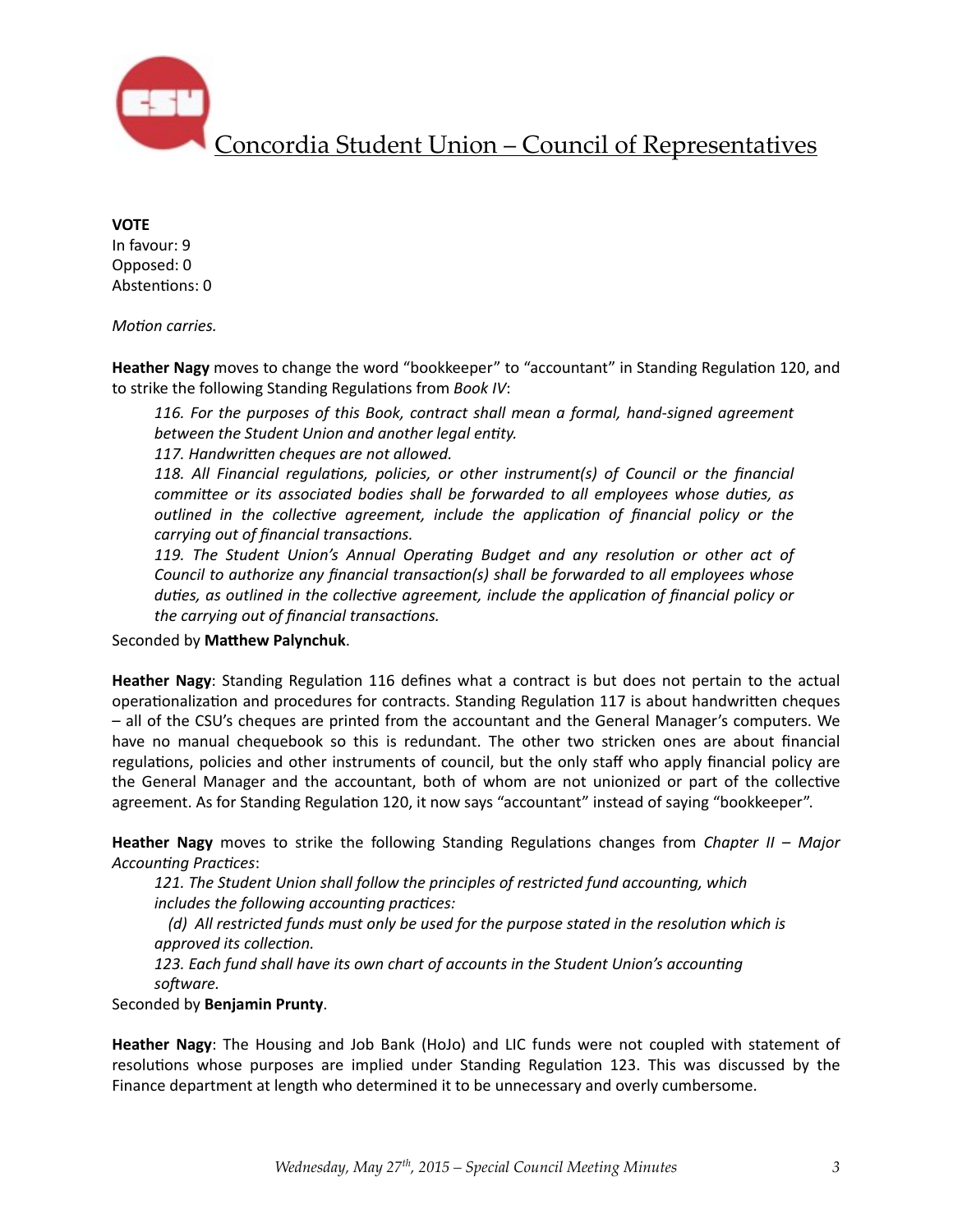

**Heather Nagy** moves to approve the following changes to *Chapter III* – *Signing Authority and Signing Officers*: 

Change the words "General Manager" to "VP Finance" in Standing Regulations 134 and 136; Strike Standing Regulation 135, which read:

135. The General Manager shall email the Chair of Council for every meeting a signing officer fails to attend;

Change Standing Regulation 128 to read:

128.All contracts require the signature of two singing officers, with the exception of *honorariums under* \$500 (*i.e. performance, quest speakers, workshop leaders, etc*) which can be signed off by the authorized approver.

Seconded by **Benjamin Prunty**.

**Heather Nagy**: The exception to Standing Regulation 128 is honorariums under \$500, which can be signed off by authorized approver. They are such low amounts and there are less government regulations, so signing by the authorized approver would be more practical. As for Standing Regulations 134 and 136, the change from General Manager to VP Finance  $-$  this has never happened in practice throughout the year, all signing officers come to office otherwise no cheques would go to the CSU. The next regulation concerning the removal of signing officers outlines the mechanism for real accountability.

**Jeremy Blinkhorn**: About Standing Regulation 136 – if they do not they get voted off by Council, what happens with the new person appointed? Would the vote happen at that meeting?

**Heather Nagy**: No, it just specifies that the singing officer facing removal shall be given five (5) days notice and be privy to the alleged causes and specific charges and evidence against them. It does not say that, but we could add it.

**Benjamin Prunty**: It might be a good idea to explicitly state that the agenda item will be called "Removal of Signing Officer".

**Heather Nagy**: I am making note of the changes and will give them to the new Financial Committee. All the ones discussed here were sent out at the appropriate time though.

**VOTE**  In favour: 6 Opposed: 0 Abstentions: 0

*Motion carries.* 

**Heather Nagy** moves to approve the following changes to *Chapter*  $V - Clubs$  and *Clubs-Related Provisions*: 

Strike Standing Regulations 170 and 172, which read:

*170. Clubs registered with the Student Union may have a bank account only under the following conditions:*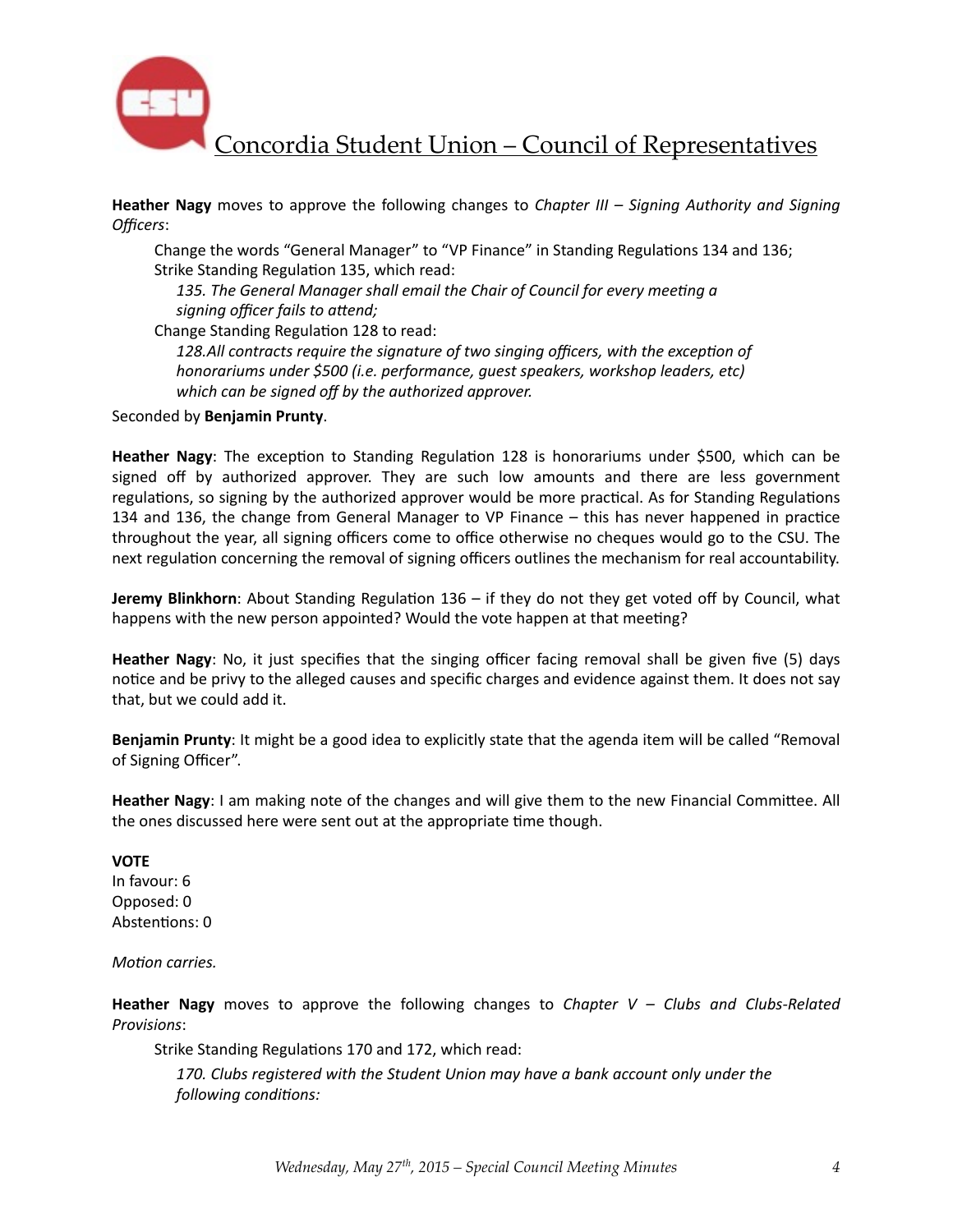

(a) The bank account exists as a sub-account under the profile of the Student *<u>Union's bank accounts;</u>* 

*(b)* The monthly baking statements are sent directly to the General Manager, who shall forward a copy to the club; and

*(c)* The singing officers of the bank account are the Student Union's signing officers *in addition to the signing officers of the club.* 

172. The Clubs Administrator shall track the allocated budget, expenses, and revenue *for* each club on a per-project basis, and in a manner directed by the VP Clubs and *Internal.* 

Change Standing Regulations 171, 173, 174 and 177 to read:

171. The Clubs Director's salary and benefits shall be deducted from the Clubs fund. 173. The VP clubs and Internal shall be the exclusive approver for all transactions on *Clubs-wide internal budget lines.* 

174. Any requisition submitted by a club must include the signature of the club's two signing officers, must be a pre-approved expense in their detailed budget, must *include all original itemized receipts, and must be at least \$10.* 

177. And end-of-year report shall be created by the accountant which includes, for *each club:* 

(a) The accumulated revenue that was available for use by the club at the start of the fiscal year;

(b) The revenues and expenses accumulated for each project; and

*(c)* The accumulated revenue that will be available to the club in the following *fiscal year.* 

Seconded by **Jeremy Blinkhorn**. 

**Heather Nagy**: Concerning Standing Regulation 170, we discussed this a lot with the VP Clubs & Internal and got a legal opinion with the lawyer about where the threshold of the CSU's responsibility lies with respect to clubs funding, and it was recommended that we take these out. They are vague, arduous and impractical and do not focus on the reality of managing the Clubs and Internal accounts. Under Standing Regulation 171, "clubs administrator" should be changed to "clubs director". Standing Regulation 172 should be repealed because the Clubs Director does not participate in clubs funding, in accordance with the collective agreement.

**Jeremy Blinkhorn:** Each receipt has to be \$10?

**Heather Nagy**: No, the accumulation of them. We made a \$1.43 cheque once and cheques cost more to produce than that, so the requisitioners can couple them.

### **VOTE**

In favour: 6 Opposed: 0 Abstentions: 0

*Motion carries.*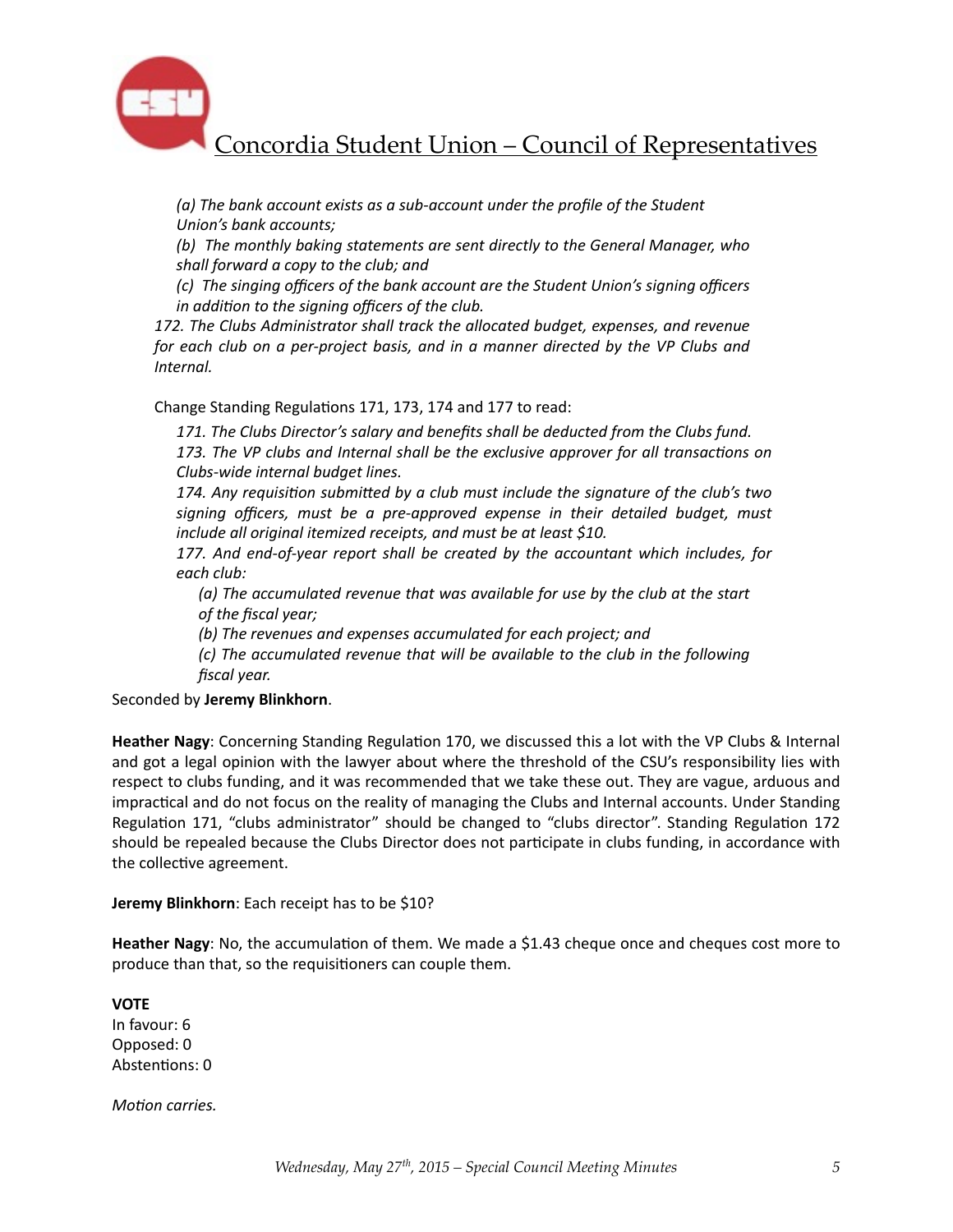

**Heather Nagy** moves to strike *Chapter VI – Advocacy Fund and Advocacy-Related Provisions* from the Standing Regulations:

178. The designated approver for all advocacy-related expenses shall be the VP Academic *and Advocacy.*  179. The advocacy fund shall include all transactions related to the Advocacy Centre, the Legal Information Clinic and the Housing and Job Bank.

Seconded by **Jeremy Blinkhorn**. 

**Heather Nagy**: Chapter VI is composed of two (2) Standing Regulations to be repealed, as should the entire chapter be. This is because the LIC and HoJo have their own funding with the new model of fund accounting. Moreover, concerning the Standing Regulation about advocacy expenses going through the VP Academic & Advocacy, we followed up on this and the VP Academic & Advocacy has more of a supervisory role and does not track budgets. This is the role of the Finance department, and to put it in the Standing Regulations is redundant because that is what they do.

**VOTE** 

In favour: 6 Opposed: 0 Abstentions: 0

*Motion carries.* 

**Heather Nagy** moves to approve the following changes to *Chapter VIII* – Requisitions, Contracts, *Deposits*: 

192. A requisition form shall be used for all payments which are reimbursed to an individual 193. Every requisition form or direct invoice must have at least the following information: *[…]* 

Seconded by **Marcus Peters**. 

**Heather Nagy:** Concerning Standing Regulation 192, when we do monthly telephone payments there is only me who approves it and it would be silly to put a cheque requisition on top of every phone bill. Standing Regulation 193 did not have "direct invoice" on there before so we added it in.

**Heather Nagy** moves to strike Standing Regulation 195 (c) from *Chapter X* – *Financial Reporting and Transparency*: 

195. The VP Finance shall submit the following supporting documents to every meeting of the Financial Committee:

*(c)* The collection of supporting documents.

Seconded by **Marcus Peters**. 

Heather Nagy moves to approve the following changes to *Chapter XI* – Student Union Accounts: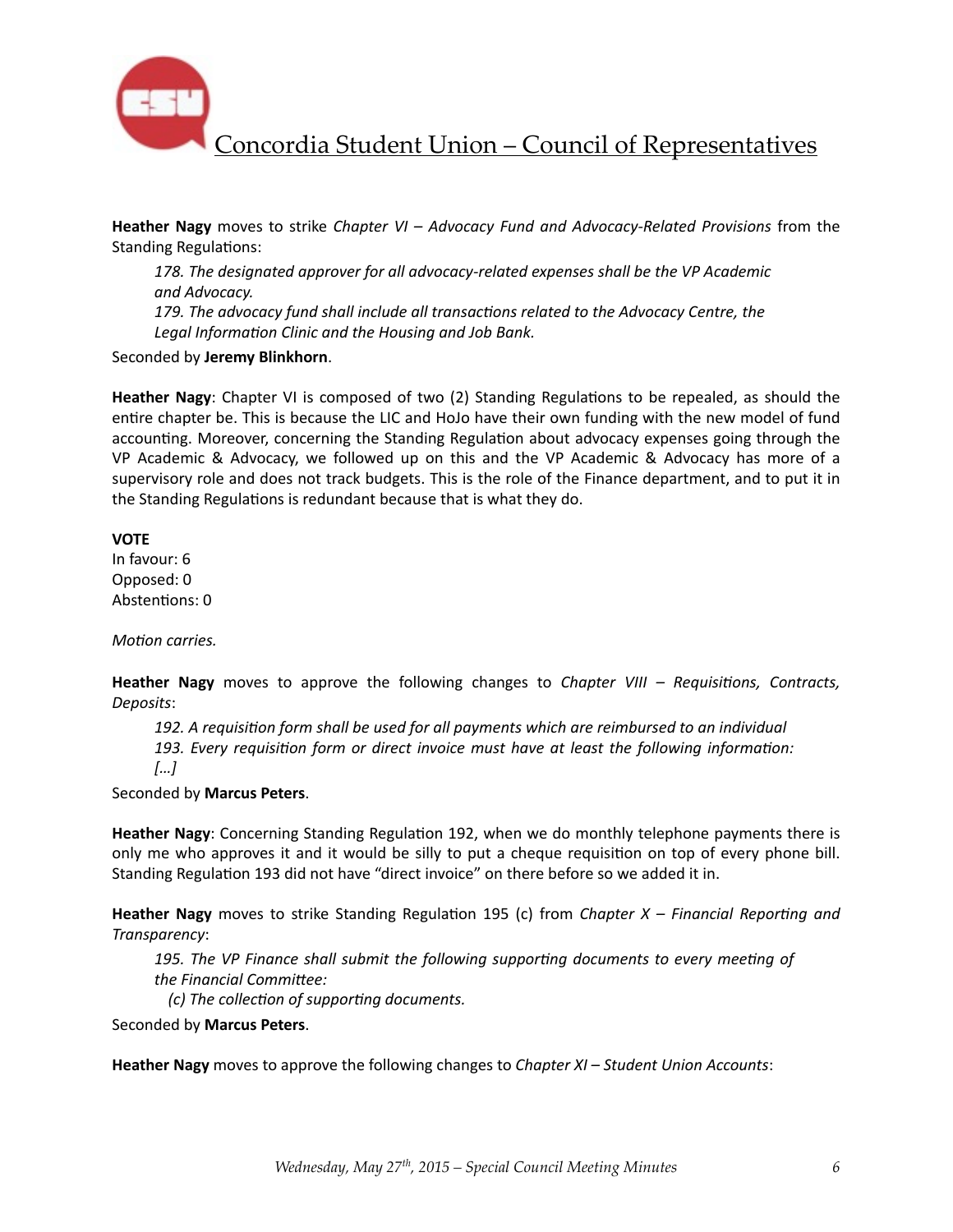![](_page_7_Picture_0.jpeg)

*202.* The bank account of the Student Union shall be: Operating – chequing, Operating – savings, Health and Dental Insurance- chequing, Health and Dental – savings, and an *investment account for the Student Space, Accessible Education and Legal Contingency Fund.* 

203. The internal accounts of the Student Union shall be: Operating, Health and Dental Fees, Clubs, Advocacy Fees, Housing and Job Bank fees, Legal Information Clinic fees, Federation *Etudiante Universitaire de Quebec (FEUQ), and the Student Space, Accessible Education and* Legal Contingency Fee.

#### Seconded by **Marcus Peters**.

**Jessica Cabana**: For the first part about the direct invoice payments, what about if a club has a workshop, would someone have to pay upfront since you can only pay individuals and not organizations?

**Heather Nagy**: No, you can pay to an organization. The only things which can come without a cheque requisition are things like habitual bills  $-$  phone bills, etc.

**Chloë Williams**: Under Standing Regulation 195 you strike the final (c), but the "and" should be taken out from (b).

**Heather Nagy: Right, yes.** 

**VOTE** In favour: 6 Opposed: 0 Abstentions: 0

*Motion carries.* 

## **5. CHAIRPERSON AND SECRETARY BONUS**

**Benjamin Prunty** moves to appoint himself as interim chair Seconded by Matthew Palynchuk.

#### **VOTE**

In favour: 6 Opposed: 0 Abstentions: 0

*Motion carries.* 

**Marcus Peters** moves to enter closed session. Seconded by **Chloë Williams**. 

**VOTE**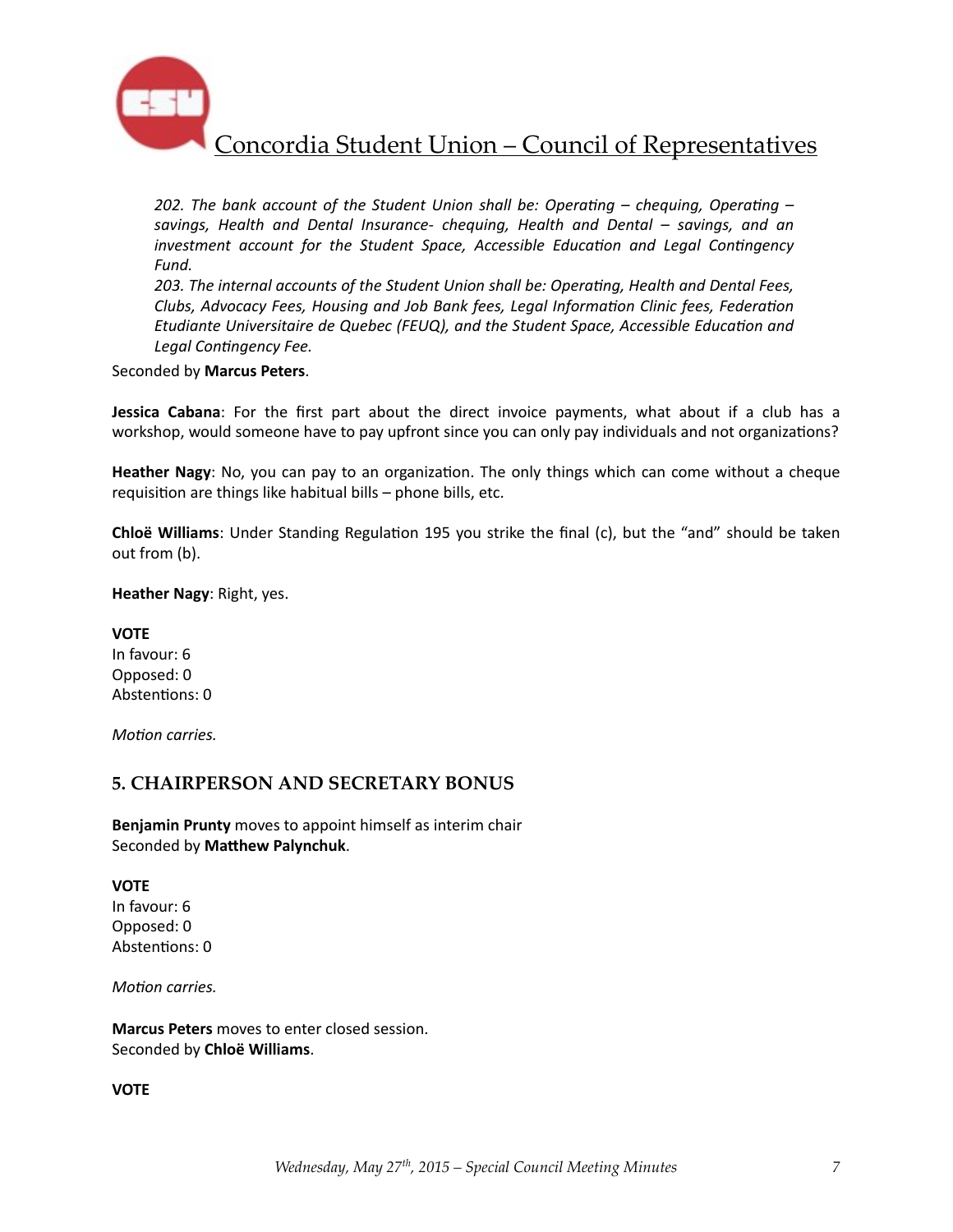![](_page_8_Picture_0.jpeg)

In favour: 6 Opposed: 0 Abstentions: 0

*Motion carries.* 

*Meeting enters closed session at 19h24.* 

**Heather Nagy** moves to approve a bonus of 9.6% of the expected income for the Chair and Secretary of Council. Seconded by **Jeremy Blinkhorn**.

*Motion carries.* 

*Meeting enters open session at 19h29.* 

**Matthew** moves to re-appoint Mat Forget as Chairperson. Seconded by **John Talbot**. 

**VOTE** In favour: 6 Opposed: 0 Abstentions: 0

*Motion carries.* 

**Marcus Peters** moves to ratify the decisions made in closed session. Seconded by **Chloë Williams**. 

**VOTE** In favour: 6 Opposed: 0 Abstentions: 0

*Motion carries.* 

### **6. CUSACorp**

**Benjamin Prunty**: Technically we are supposed to have the CUSACorp Annual Shareholders' Meeting in May and we could call it as long as there is quorum and do it tomorrow, the next day or today to get it out of the way.

Benjamin Prunty moves to have the CUSACorp Annual Shareholders' meeting following this Special Council Meeting.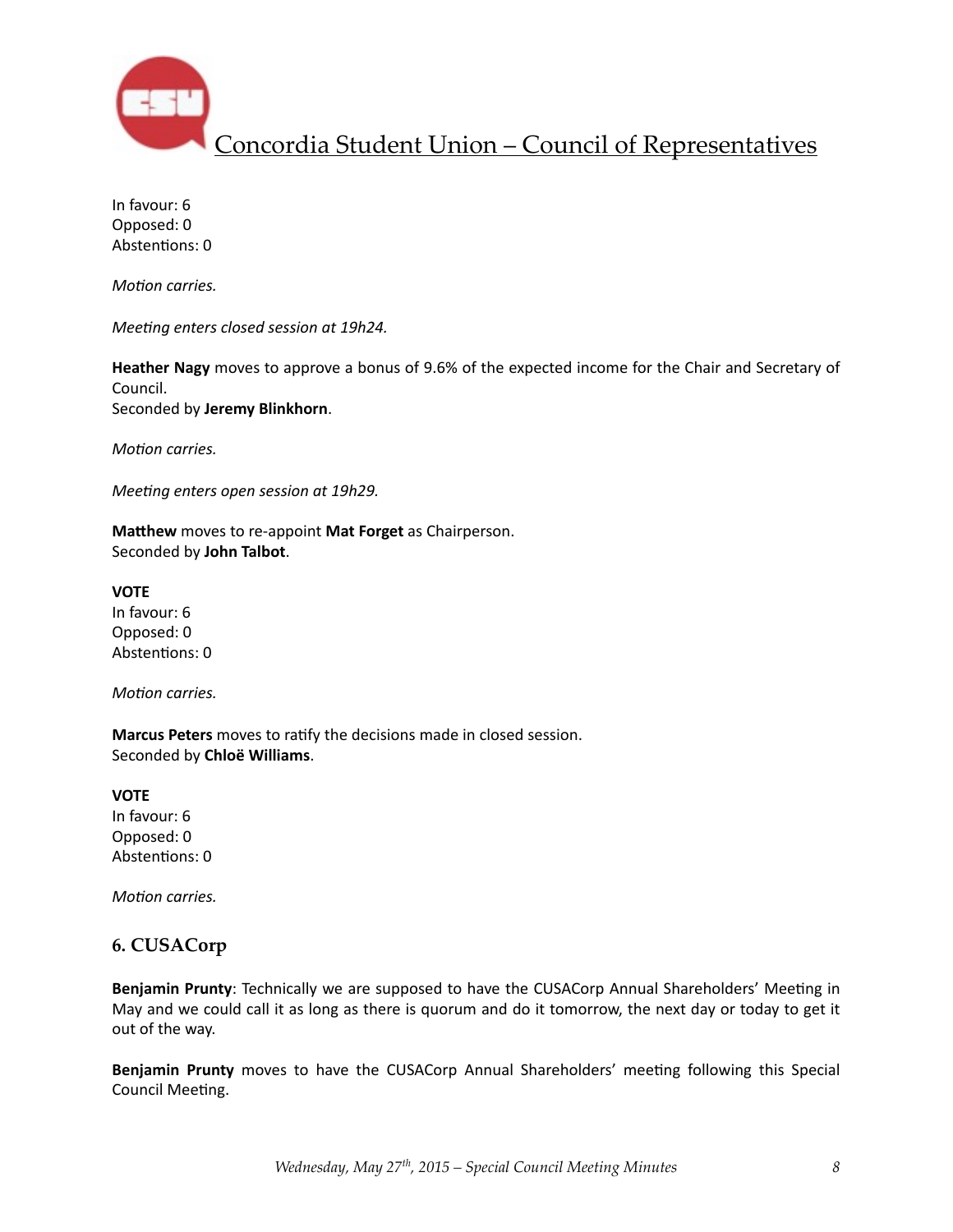![](_page_9_Picture_0.jpeg)

#### Seconded by **Nicholaos Mouzourakis**.

**Chloë Williams**: Is quorum the same for CUSACorp?

**Benjamin Prunty**: It is technically ambiguous, but as long as one-third (1/3) of Council is here. It is probably not that big a deal to have one next month though if we do not meet quorum. If we do not have quorum and cannot maintain, vote against this motion. If we have it though, vote for it.

**Marcus Peters**: I want to go down to the ASFA meeting, John does too and so does Thomas does. I am not sure how easy it would be to hold onto quorum, but what are other options besides having it today?

**Benjamin Prunty**: I might need to pester everyone over the next two days and make sure it is not a big deal for it to happen in June.

**John Talbot** calls the question. Seconded by **Nicholaos Mouzourakis**. 

**VOTE**

In favour: 6 Opposed: 0 Abstentions: 0

**Question** is called.

**VOTE** In favour: 0 Opposed: 2 Absten%ons: 5 (**Nicholaos**, **John**, **Chloë**, **Marcus**, **Thomas**)

*Motion* is defeated.

**Benjamin Prunty**: I am not sure where **Heather** went, but we do need to approve an expense from the Student Space, Accessible Education and Legal Contingency (SSAELC) Fund. I do not have specific numbers but the gist would be to approve the cost incurred by the business plan of Reggie's, including the market study, give or take \$15 000.

**Benjamin Prunty** moves to table this point until after 7. Greenhouse Funding. Seconded by **Chloë Williams**. 

**VOTE** In favour: 6 Opposed: 0 Abstentions: 0

*Motion carries.*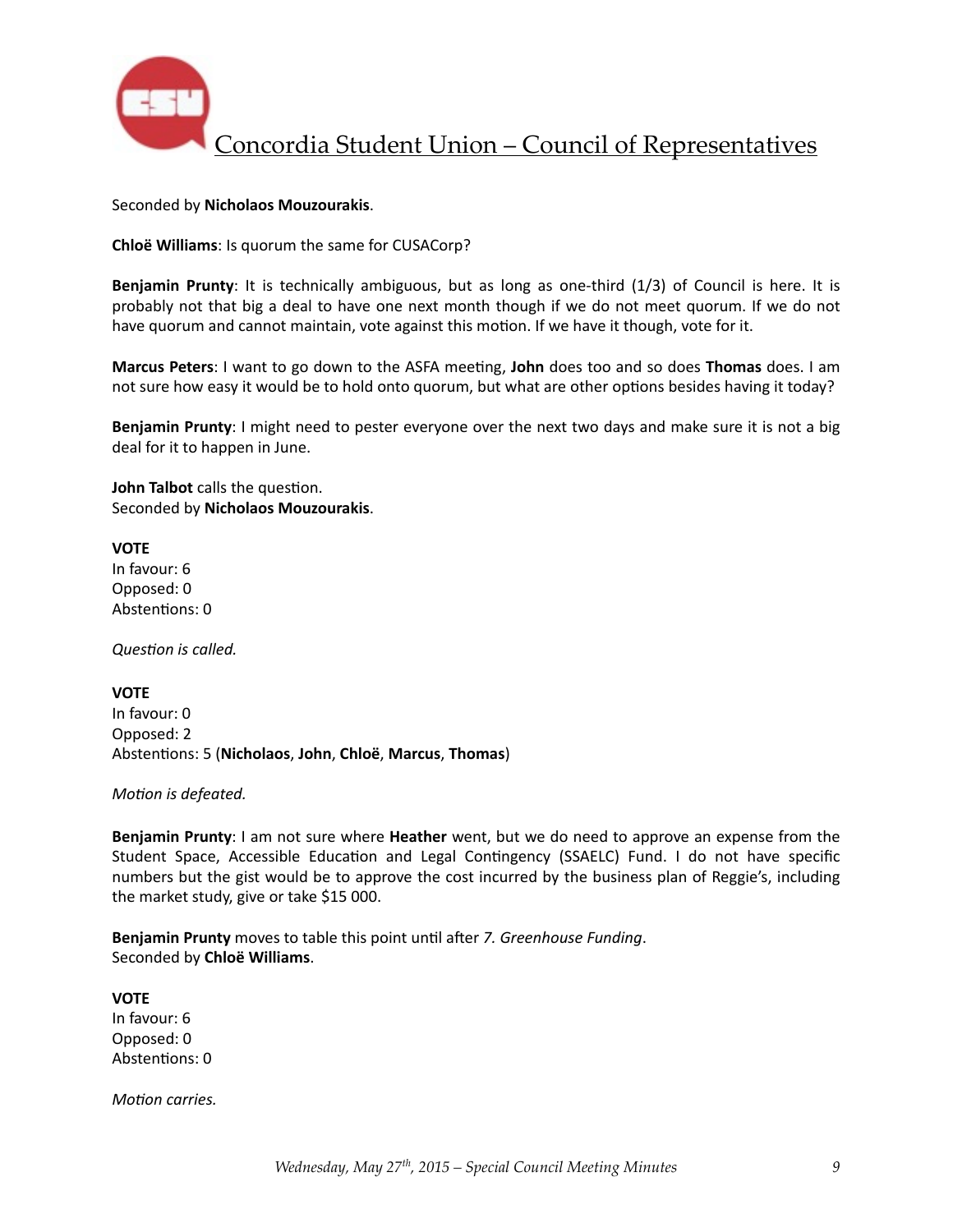![](_page_10_Picture_0.jpeg)

## **7. GREENHOUSE FUNDING**

#### **Jessica Cabana**:

WHEREAS a Feasibility Study for a Loyola Greenhouse has been conducted, and a Vertical Gardening Greenhouse Project: Immobilization Costs Assessment and Concordia University Varying Costs Report has been conducted;

WHEREAS a business plan is necessary to show potential funders, and to ensure that all potential avenues are explored before moving forward,

WHEREAS students voted in favour of the CSU continuing to prioritize the development of a Loyola Student Greenhouse as a student space initiative,

Be it revolved that the CSU allocate a maximum of 15,000\$ for the Loyola Greenhouse Business plan development, to be taken from the SSAELC Fund.

Seconded by **Jeremy Blinkhorn**. 

**Jessica Cabana**: We started looking over what the next steps are for the greenhouse, and we have a lot of the information we need to look forward, it just seems as though we need to have a full idea of the funding and we need a business plan. We can start fundraising prior to this with the numbers we have, but moving forward we will need more of a business plan to get a full picture of the financial requirements. The \$15 000 developed over the summer will cover the business plan and fundraising. This is why we need the money now.

#### **VOTE**

In favour: 6 Opposed: 0 Abstentions: 0

*Motion carries.* 

## **6. CUSACorp (Cont'd)**

**Heather Nagy** moves that the CUSACorp business plan's funding come out of the Student Space, Accessible Education and Legal Contingency (SSAELC) Fund, in the total amount of 8977.70\$. Seconded by **Marcus Peters**. 

**Heather Nagy**: We did a business plan for the Reggie's space which is a student space and so the money should come out of this fund.

**Benjamin Prunty** moves to amend for the motion to read that the cost be "expensed from the SSAELC fund". 

Amendment is adopted via unanimous consent.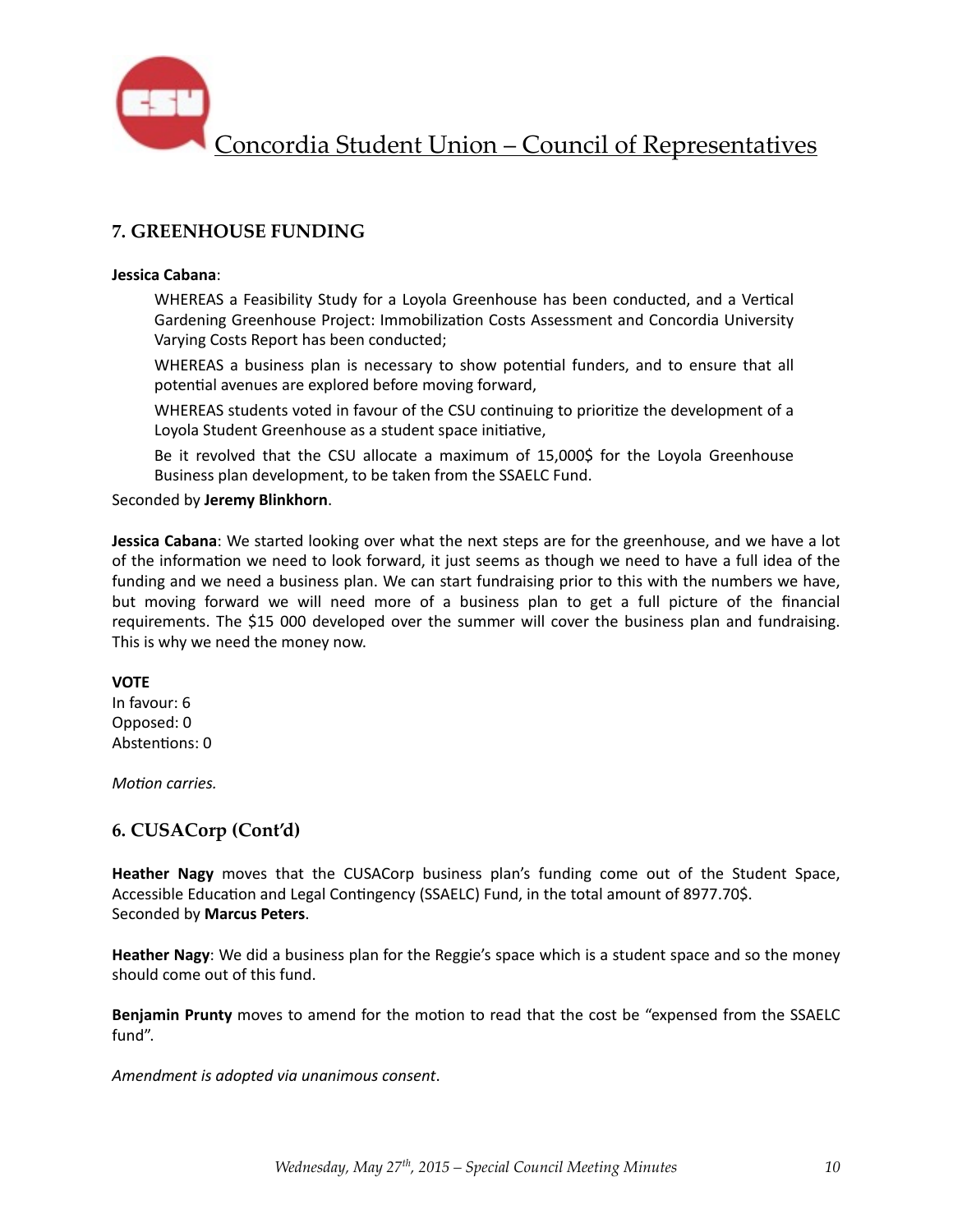![](_page_11_Picture_0.jpeg)

**Chloë Williams**: If this is being used for the CUSACorp business plan, is Reggie's still part of CUSACorp's business plan?

**Heather Nagy: Currently, yes.** 

**Benjamin Prunty**: This motion does not imply anything.

**VOTE** In favour: 6 Opposed: 0 Abstentions: 0

*Motion carries.* 

## **8. ADJOURNMENT**

**Marcus Peters** moves to adjourn. Seconded by **Benjamin Prunty**. 

**VOTE** In favour: 6 Opposed: 0 Abstentions: 0

*Motion carries.* 

*Meeting is adjourned at 19h43.*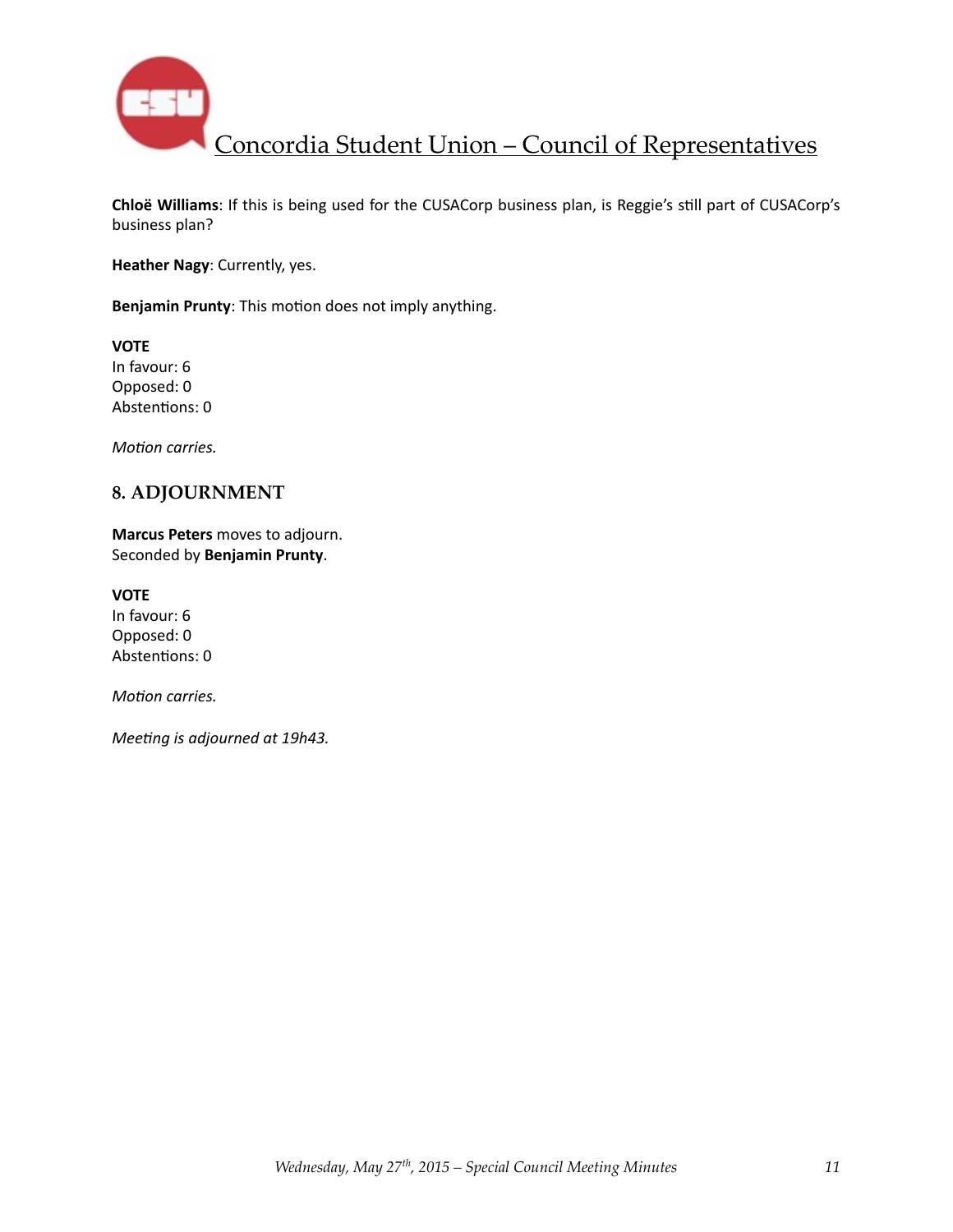![](_page_12_Picture_0.jpeg)

# **CSU Special Council Meeting – Agenda Wednesday, May 27th, 2015 H-711, 18h30, S.G.W Campus**

## **Summary of Motions Carried**

## **3. SPECIAL BYLAW I HOUSEKEEPING CHANGES**

A motion was carried to table this agenda point.

*– Heather Nagy (Benjamin Prunty)* 

## **4. FINANCIAL REGULATION CHANGES**

A motion was carried to approve the following changes to *Book III Clubs, Section VI Funding* – change 108 $(b)$  and  $(e)$  and 109 $(b)$ ,  $(f)$  and  $(h)$  to read:

108. In order to qualify for funding groups must:

(b) Have three or more executives, all of which have signed the clubs contract.

*(e)* Have submitted a detailed budget within the timeframe set by the Vice-

*President in charge of clubs and had said budget approved by the Clubs and Space CommiRee*

109. The following rules apply to funding:

*(b)* Any subsidy beyond operating costs has absolutely no obligation to reflect any amounts allocated in previous years, except for external funding submitted to the CSU by the club;

*(f)* The CSU will not subsidize: food, lodging, transportation etc. for

*trips/conferences, nor membership fees or other types of royalties to umbrella organization that a CSU club is an affiliate of.* 

*(h)* No student union club funding may be used to subsidize the purchase of alcohol *by* student clubs, unless as a gift to a guest speaker for an event (limited to 1 bottle *per person*). 

*– Heather Nagy (Jeremy Blinkhorn)* 

A motion was carried to change the word "bookkeeper" to "accountant" in Standing Regulation 120, and to strike the following Standing Regulations from *Book IV*:

116. For the purposes of this Book, contract shall mean a formal, hand-signed agreement between the Student Union and another legal entity.

117. Handwritten cheques are not allowed.

118. All Financial regulations, policies, or other instrument(s) of Council or the financial *committee or its associated bodies shall be forwarded to all employees whose duties, as outlined* in the collective agreement, include the application of financial policy or the *carrying out of financial transactions.* 

119. The Student Union's Annual Operating Budget and any resolution or other act of *Council* to *authorize any financial transaction(s)* shall be forwarded to all employees whose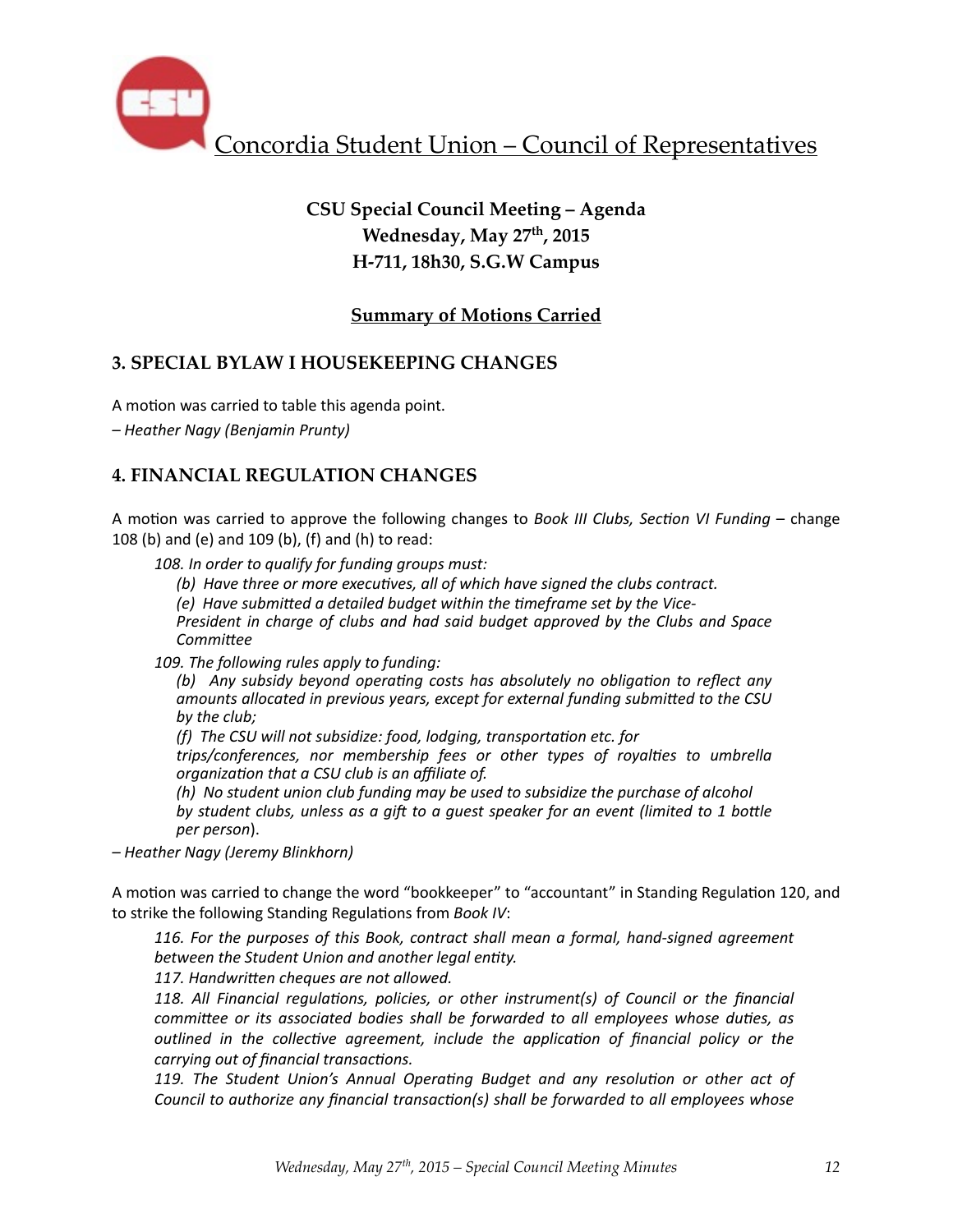![](_page_13_Picture_0.jpeg)

*duties, as outlined in the collective agreement, include the application of financial policy or the carrying out of financial transactions.* 

 $-$  *Heather Nagy (Matthew Palynchuk)* 

A motion was carried to strike the following Standing Regulations changes from *Chapter II – Major* Accounting Practices:

121. The Student Union shall follow the principles of restricted fund accounting, which includes the following accounting practices:

*(d)* All restricted funds must only be used for the purpose stated in the resolution which is *approved* its collection.

123. Each fund shall have its own chart of accounts in the Student Union's accounting *sofware.*

*– Heather Nagy (Benjamin Prunty)* 

A motion was carried to approve the following changes to *Chapter III* – *Signing Authority and Signing Officers*: 

Change the words "General Manager" to "VP Finance" in Standing Regulations 134 and 136; Strike Standing Regulation 135, which read:

135. The General Manager shall email the Chair of Council for every meeting a signing officer fails to attend;

Change Standing Regulation 128 to read:

128.All contracts require the signature of two singing officers, with the exception of *honorariums under \$500 (i.e. performance, quest speakers, workshop leaders, etc)* which can be signed off by the authorized approver.

*– Heather Nagy (Benjamin Prunty)* 

A motion was carried to approve the following changes to *Chapter V – Clubs and Clubs-Related Provisions*: 

Strike Standing Regulations 170 and 172, which read:

170. Clubs registered with the Student Union may have a bank account only under the *following conditions:* 

(a) The bank account exists as a sub-account under the profile of the Student *<u>Union's bank accounts:</u>* 

*(b)* The monthly baking statements are sent directly to the General Manager, who shall forward a copy to the club; and

*(c)* The singing officers of the bank account are the Student Union's signing officers *in addition to the signing officers of the club.* 

172. The Clubs Administrator shall track the allocated budget, expenses, and revenue *for* each club on a per-project basis, and in a manner directed by the VP Clubs and *Internal.* 

Change Standing Regulations 171, 173, 174 and 177 to read:

171. The Clubs Director's salary and benefits shall be deducted from the Clubs fund.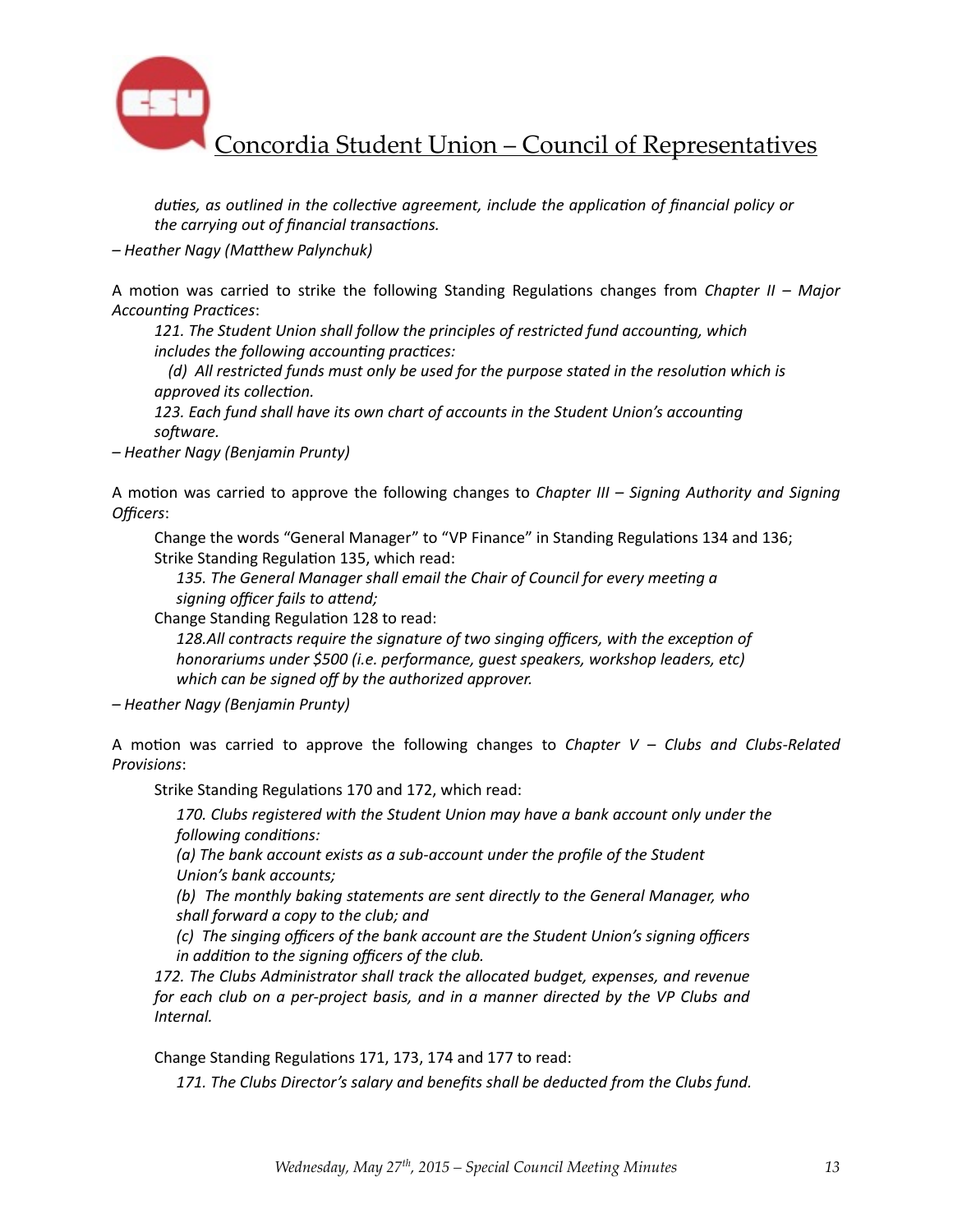![](_page_14_Picture_0.jpeg)

173. The VP clubs and Internal shall be the exclusive approver for all transactions on *Clubs-wide internal budget lines.* 

174. Any requisition submitted by a club must include the signature of the club's two signing officers, must be a pre-approved expense in their detailed budget, must *include all original itemized receipts, and must be at least \$10.* 

177. And end-of-year report shall be created by the accountant which includes, for *each club:* 

(a) The accumulated revenue that was available for use by the club at the start of the fiscal year;

(b) The revenues and expenses accumulated for each project; and

*(c)* The accumulated revenue that will be available to the club in the following *fiscal year.* 

*– Heather Nagy (Jeremy Blinkhorn)* 

A motion was carried to strike *Chapter VI - Advocacy Fund and Advocacy-Related Provisions* from the Standing Regulations:

178. The designated approver for all advocacy-related expenses shall be the VP Academic *and Advocacy.* 

179. The advocacy fund shall include all transactions related to the Advocacy Centre, the Legal Information Clinic and the Housing and Job Bank.

*– Heather Nagy (Jeremy Blinkhorn)* 

A motion was carried to approve the following changes to *Chapter VIII* – *Requisitions, Contracts, Deposits*: 

192. A requisition form shall be used for all payments which are reimbursed to an individual 193. Every requisition form or direct invoice must have at least the following information: *[…]* 

*– Heather Nagy (Marcus Peters)* 

A motion was carried to strike Standing Regulation 195 (c) from *Chapter X* – *Financial Reporting and Transparency*: 

195. The VP Finance shall submit the following supporting documents to every meeting of the Financial Committee:

*(c)* The collection of supporting documents.

*– Heather Nagy (Marcus Peters)* 

A motion was carried to approve the following changes to *Chapter XI* – Student Union Accounts:

*202. The bank account of the Student Union shall be: Operating – chequing, Operating –* savings, Health and Dental Insurance- chequing, Health and Dental – savings, and an *investment account for the Student Space, Accessible Education and Legal Contingency Fund.* 

203. The internal accounts of the Student Union shall be: Operating, Health and Dental Fees, Clubs, Advocacy Fees, Housing and Job Bank fees, Legal Information Clinic fees, Federation